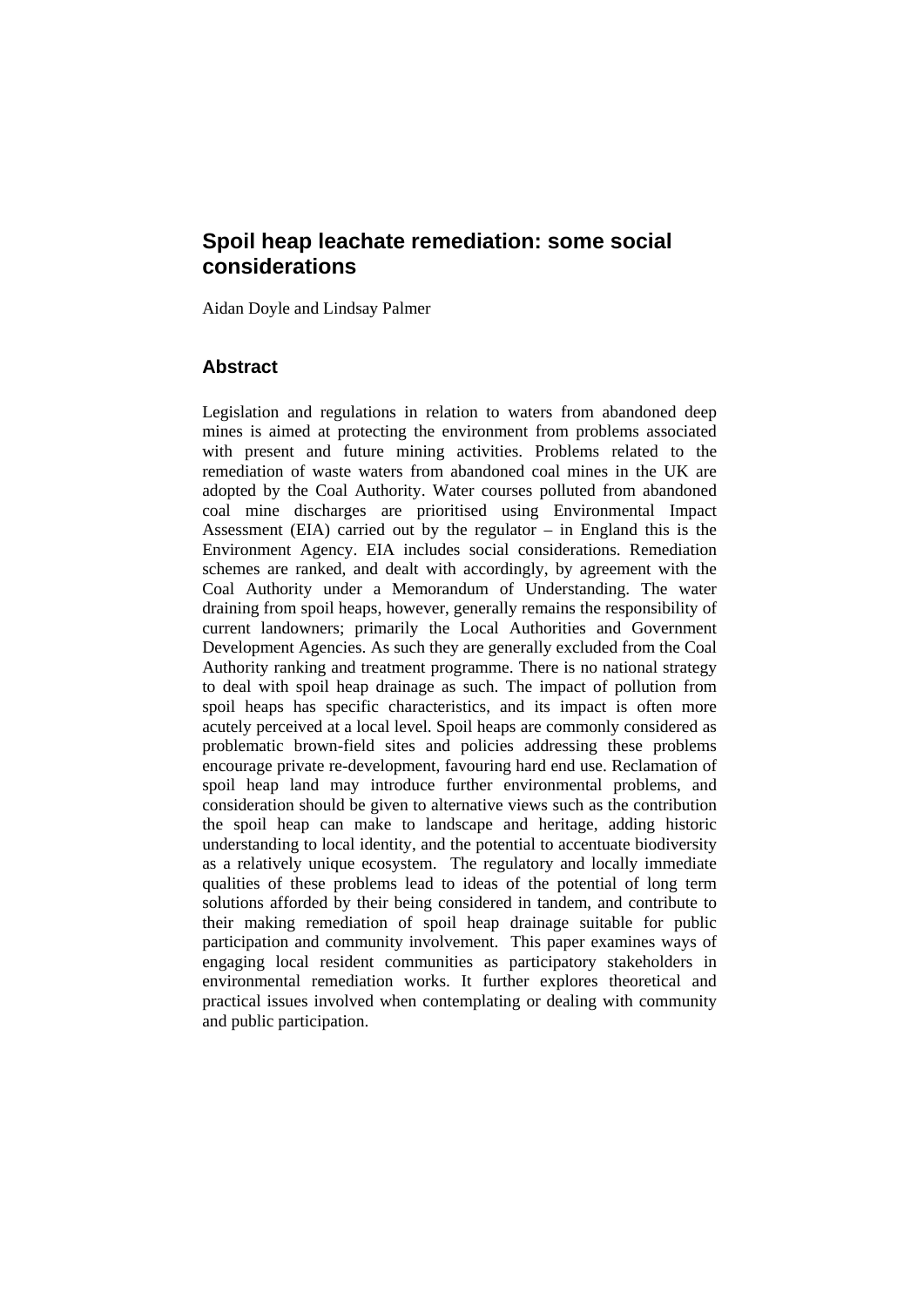### **Mine water and colliery spoil**

Polluted mine water associated with abandoned mines may be broadly categorised as either mine water related to sub-surface cavities of deep mines, or alternatively water leaching or draining from mine waste or spoil heaps discarded on land. While mine water discharges from sub-surface coal mines are generally handled by the Coal Authority (CA) the situation is less clear for abandoned metal mines and spoil heap drainage.

Spoil heaps are a common feature in many areas with a mining history, although now relatively uncommon in the North East of England. Typically located close to the mined area, on land that was previously productive wildlife habitat or farmland, the disposal of spoil and mine waste frequently results in a barren unproductive area and may have a profound effect on the local ecosystem. Spoil heaps may be chemically unstable and mine spoil typically contains high levels of pyrite – the chief perpetrator in the production of acidic mine water, as well as a range of other metals which may leach from waste rock contacting the acidic drainage. In general, spoil heap drainage is more acidic than deep mine drainage promoting dissolution of a variety of secondary phase toxic metal species. The flow rate and composition of resulting drainage is often variable, dependant on rainfall or land/spoil heap formation, and disturbance introducing oxygen. Remedial measures may include consideration of 'source' control such as capping, covering, treating, isolation or removal of spoil or mine waste, or a variety of established low maintenance mine water treatment methods such as constructed wetlands, Rapid Alkalinity Producing Systems (RAPS), Permeable Reactive Barriers (PRB's) or Anoxic Limestone Drains (ALD's).

The spoil heap issues and resulting drainage may come under 'contaminated land legislation' in addition to relevant water regulations, and theoretically there may be legal redress with current landowners, unable to claim exemption via the legal loophole relating to abandoned mines under S.89(3) Water Resources Act 1991. The responsibility for polluted spoil heap drainage falls to the current land owner. Typically, although by no means exclusively, it is the landowner who has responsibility for the spoil heap area (often derelict or contaminated land with limited value) rather than the CA. This excludes spoil heap and associated drainage from the national CA rolling mine water remediation programme leaving a double local environmental problem, comprising both the derelict or contaminated land or mine spoil and issues with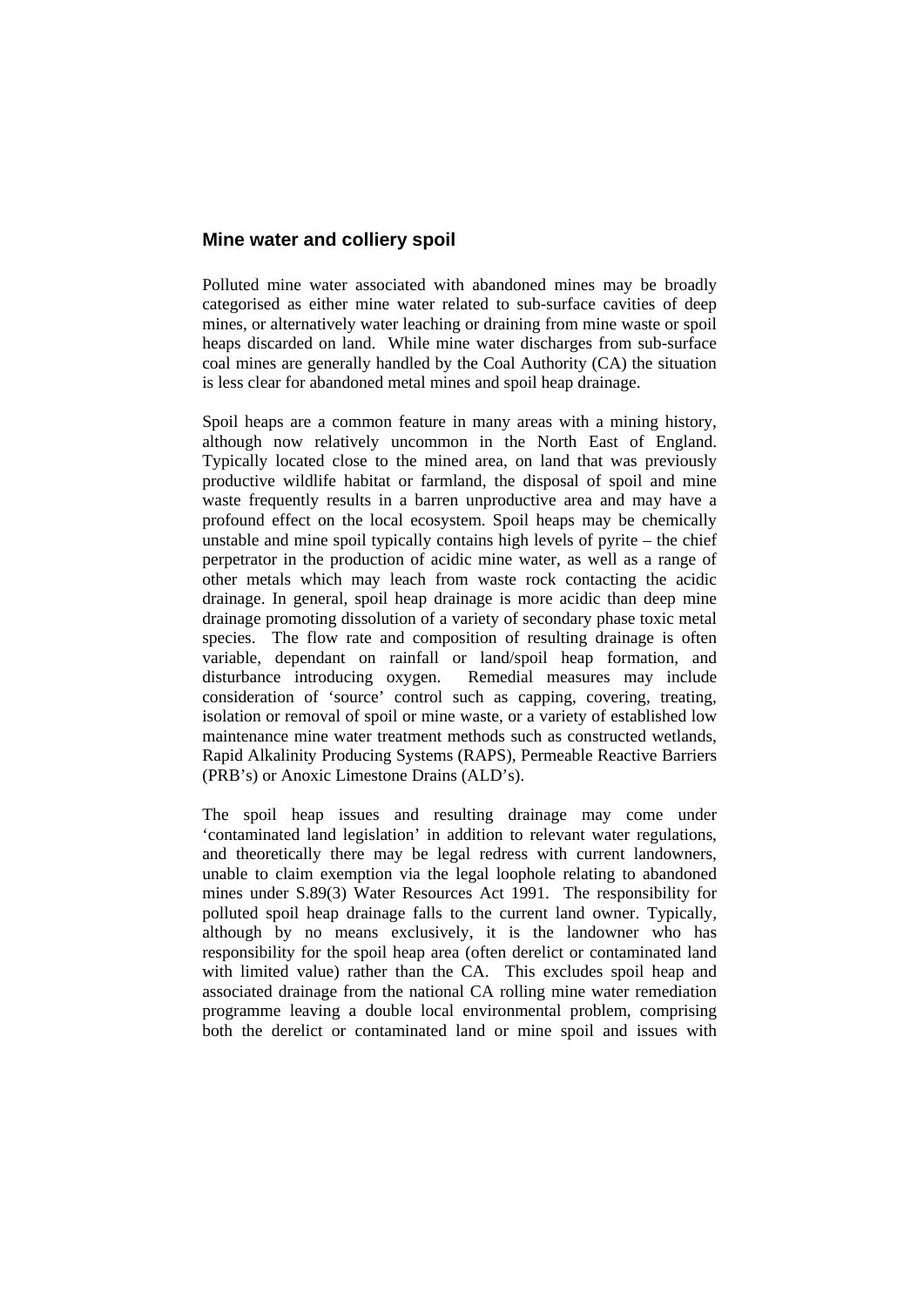associated mine water pollution. This tends to have a significant impact on both the local environment and local community. The current authors believe this leaves the issue of spoil heap as one well suited for local community involvement, thereby engaging with the principles underpinning sustainable development related to balancing social, human and environmental development.

#### *"The 'environment' is where we all live, and 'development' is what we all do in attempting to improve our lot within that abode"*

Recognising the profound changes that have undergone in the "relationship between the human world and the planet that sustains it", in 1983 the United Nations proposed strategies for sustainable development – examining ways of improving human well-being without threatening the environment: addressing potential conflicts between the interests of the environment and economic development. The United Nations Commission, chaired by Gro Harlem Brundtland, published the report *'Our Common Future'* in 1987 (Brundtland 1987) and led to the Earth 'Summits' of 1992 and 2002 – UN Conference on Environment and Development (UNCED, Rio 1992), and the World Summit on Sustainable development (WSSD, Johannesburg 2002), and a comprehensive programme of citizen participation through Agenda 21. The concept of sustainable development has gained popularity at the international level and filtered down to a local level, although the term has multiple layers of meaning and is often misunderstood or applied as a selling point for a policy or product.

The fundamental principle of sustainable development is to improve human and environmental well being, without compromising the needs of future generations: focusing on finding the balance among corporations, states and communities, and between rich and poor. Meeting the mid ground between eco-centric and anthropocentric views, the concept of sustainable development incorporates environmental considerations with the need to consider social as well as economic development.

Economic and environmental development is often prioritised due to financial incentives; however the social dimension of development is usually neglected and rarely integrated into environmental and economic decision making processes. 'Capital' can be represented in more than just financial terms, but may also be considered in terms of:

• natural capital – relating to the natural environment, ecosystems and clean air, soil and water;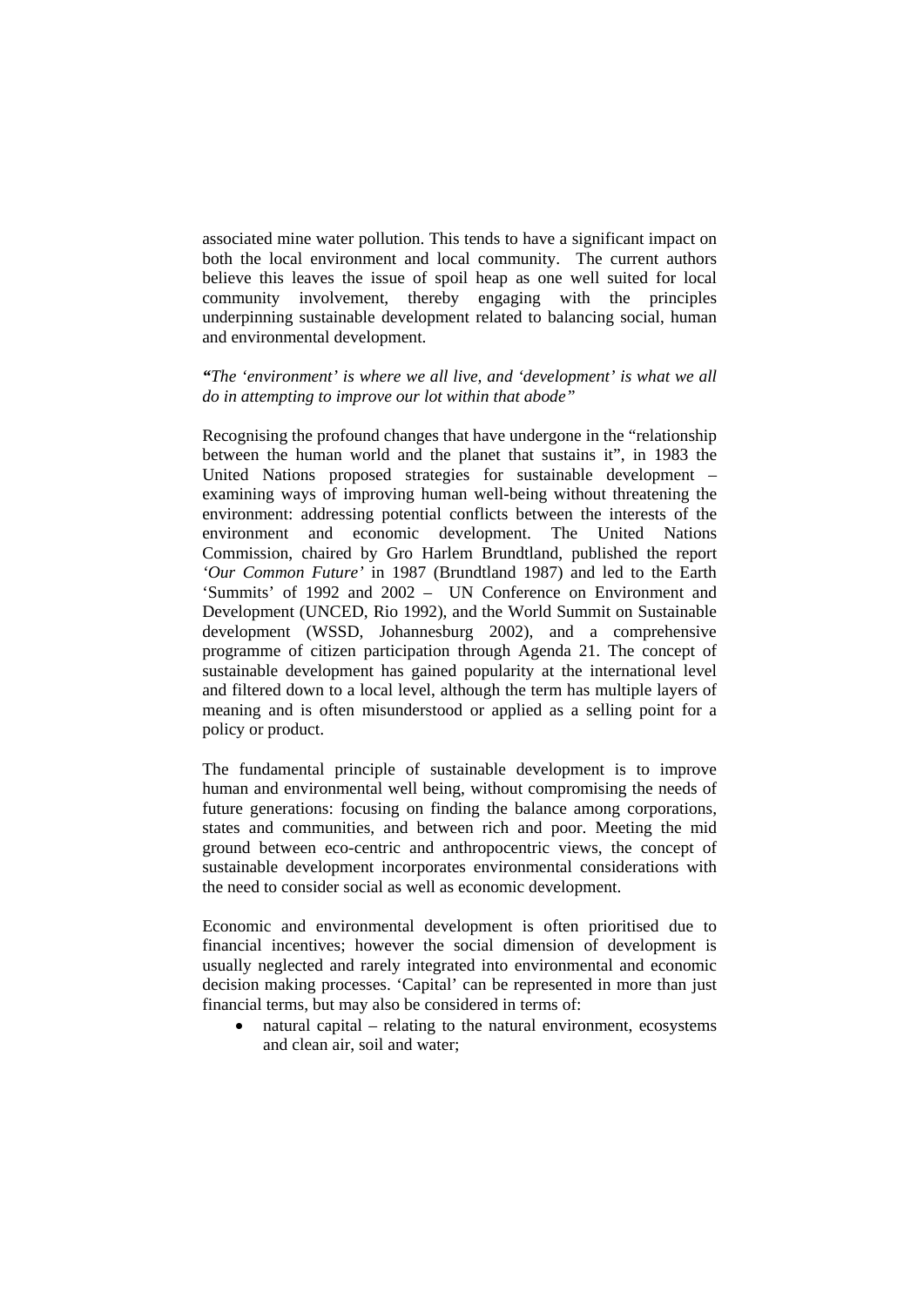- human capital relating to knowledge, skills, health and cultural heritage;
- social capital which concerns social practices and the development of groups and communities

(e.g. MMSD 2002, Roteberg 2001).

To achieve the ideal of sustainable development therefore, equal consideration must be given to gain in terms of human/social capital, promoting social development that is both sustainable and beneficial to future generations. Although mining, in its time, has contributed massively to national economic development, it has fallen behind in terms of environmental and social development, particularly in relation to the exmining communities in North East England who now live in some of the poorest electoral wards in Britain. Indices of Deprivation for every ward in England are measured through combination of several indicators which cover a range of domains (income, employment, health deprivation and disability, education skills and training, housing and geographical access to services) into a single deprivation score for each area.

Current indices point to the fact that 36% of the population of the North East – i.e. 930,000 people – now live in wards ranked in the top 10% most deprived in England, and four of the top ten most deprived areas in England are in the North East. Of this one third of the region's most deprived wards are to be found in former coalfield communities (ODPM *Creating sustainable communities*).

#### **Participation**

Public participation and inclusion in the decision making process has frequently been emphasized as the means to move towards the ideal of sustainable development, evident by increasing governmental rhetoric as well as various international, national and local policy documents which call for increasing public participation and local involvement in environmental decision making. Agenda 21 was endorsed by over one hundred Heads of Government at the UN Conference on Environment and Development. Chapter 28 called for Local Authority to develop environmental programmes (LA21's) which attempt to combine environmental considerations with issues of social justice.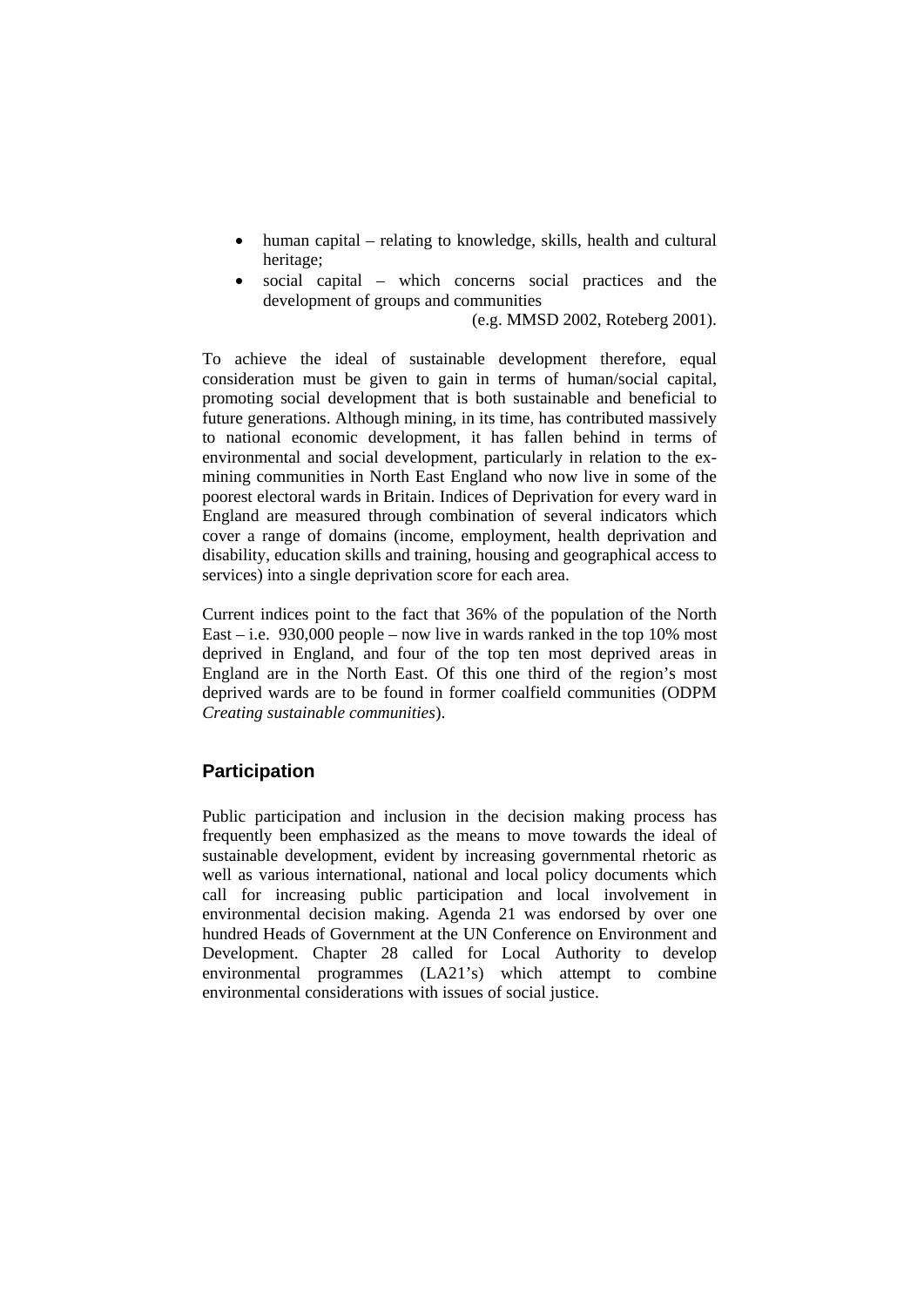Social scientists have for many decades been suggesting that public participation is essential to a democratic society as well as intrinsically valuable for the individual The theoretical social benefits arising from public participation in environmental issues may include:

- Promotion of democracy and deliberative participation -rising to the challenge of promoting renewed democratisation of public space and institutions set by Habermas (1989), and active citizenship and social inclusion.
- Promotion of science.
- Promotion of social learning developing mutual understanding through discussion and deliberation.
- Promotion of sustainable development engaging with principles of citizenship, environmental justice.
- Increase in level of care for the local environment.
- Community participation in particular may contribute to community building and increased feeling of community spirit. [Younger (2004) describes how a community involvement during remediation of mine water pollution led to the formation of a robust community organisation that went on to tackle other social and environmental problems.]

EIA is intended to identify and predict impacts on people's health and well-being, and to interpret and communicate such impacts. In most engineering or industrial projects or procedures with environmental implications public support is a statutory requirement as part of any EIA. Benefits for environmental decision makers of including the public in the decision making process can be measured in terms of the trust which is built with them. Transparency in the decision making process enhances public confidence. Furthermore developers, policy and decision makers who perform extensive consultation process are generally perceived as being more professional and legitimate bodies (Bloomfield *et al.,* 2000). The participatory approach provides a means to further understanding of social impact. It introduces lay-person stakeholder knowledge, local knowledge, common sense, sensory experience or thoughtful speculation long term understanding of the particulars of an area (Corburn 2003). Issues can be identified which assist in the assessment of the site, such as specific risks or hot spots, or potential degradation from some forms of use (the elucidation of 'pathways and receptor' as defined by current UK risk assessment procedure), which may in turn lead to alternatives proposals for treatment or development. Local involvement can also ensure acquisition of resources such as finances and local sourcing of materials. Volunteers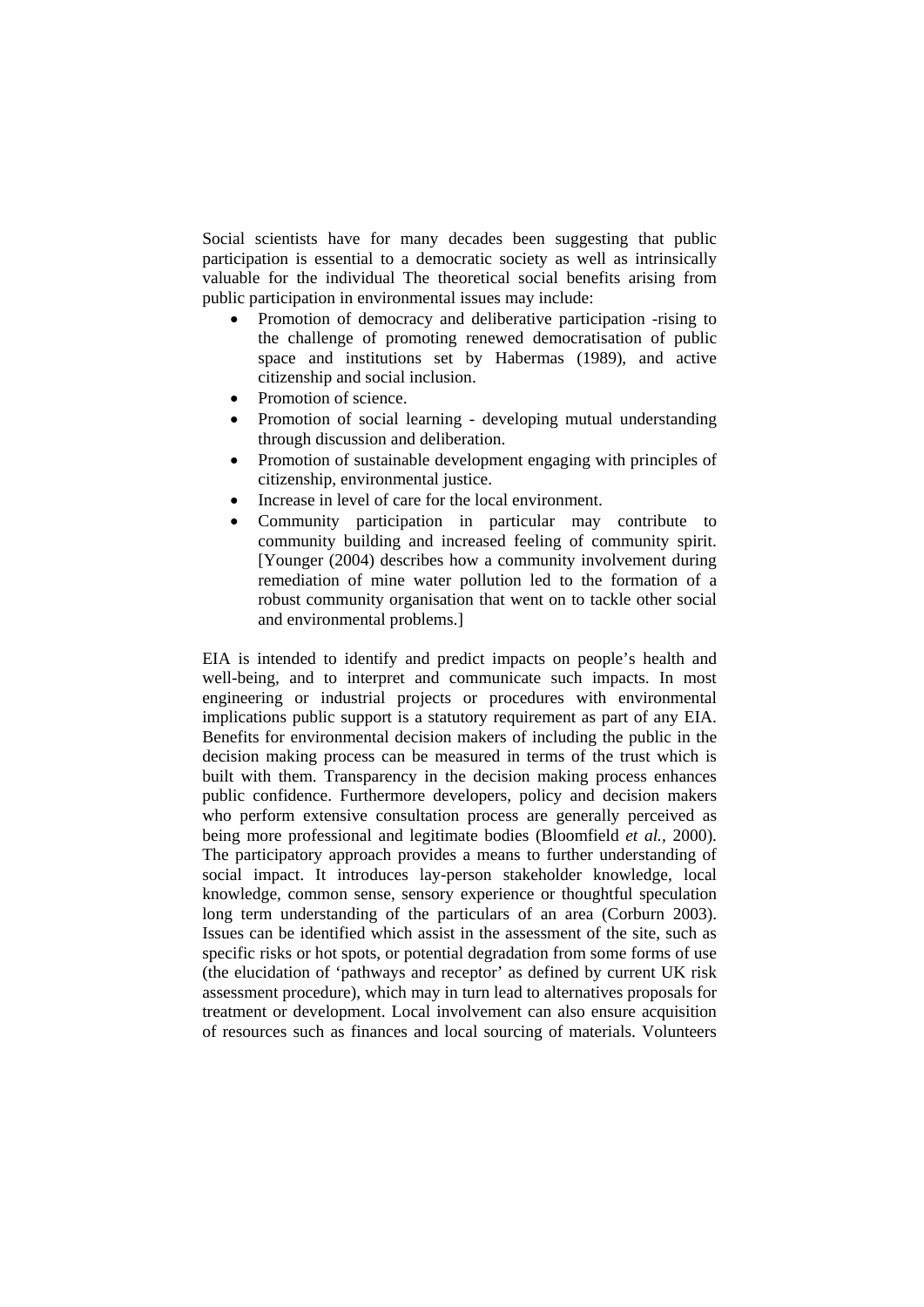from the community can assist the long term maintenance of a scheme through monitoring and the identification of future problems. People involved in the decision making process are more likely to assume these responsibilities.

## **Arnstein's Ladder (measurement of qualities of participation)**

EIA relates to ways in which the general public are involved in environmental decision making as stakeholders. On the other hand there are various factors which contribute to public apathy towards political participation. In the North East England after mass colliery closures the general public, and mining communities in particular, have rightly felt that they have had have no influence in the decision making processes. Consultation is seen as an unconvincing prop to state paternalism or technocracy. Citizens see no benefit or incentive from giving up their free time for 'yet another' consultation exercise.

Many of the potential social benefits of participation may not be realised unless participation is meaningful and extends beyond information or consultation. Arnstein (1969) presented the idea of public participation and sharing planning power with the image of a ladder. "*The idea of citizen participation is a little like eating spinach: no one is against it in principle because it is good for you. Participation of the governed in their government is, in theory, the cornerstone of democracy - a revered idea that is vigorously applauded by virtually everyone. The applause is reduced to polite hand claps, however, when this principle is advocated by the have-not blacks, Mexican Americans, Puerto Ricans, Indians, Eskimos and whites. And when the have-nots define participation as redistribution of power, the American consensus on the fundamental principle explodes into many shades of outright racial, ethnic, ideological, and political opposition".* 

Partnership is located at a high level on the ladder. In her ladder analogy the rungs represent an ascending ordering of meaningful public interaction with planners. The ladder has eight rungs. Each rung represents a degree of citizen influence upon planning and policies from 'manipulation' to 'citizen control'. Higher up the ladder there is more meaningful participation and power sharing. The lowest rungs represent 'manipulation' and 'therapy' as non-participatory public-relations exercises. 'Informing' is the first step to legitimate participation,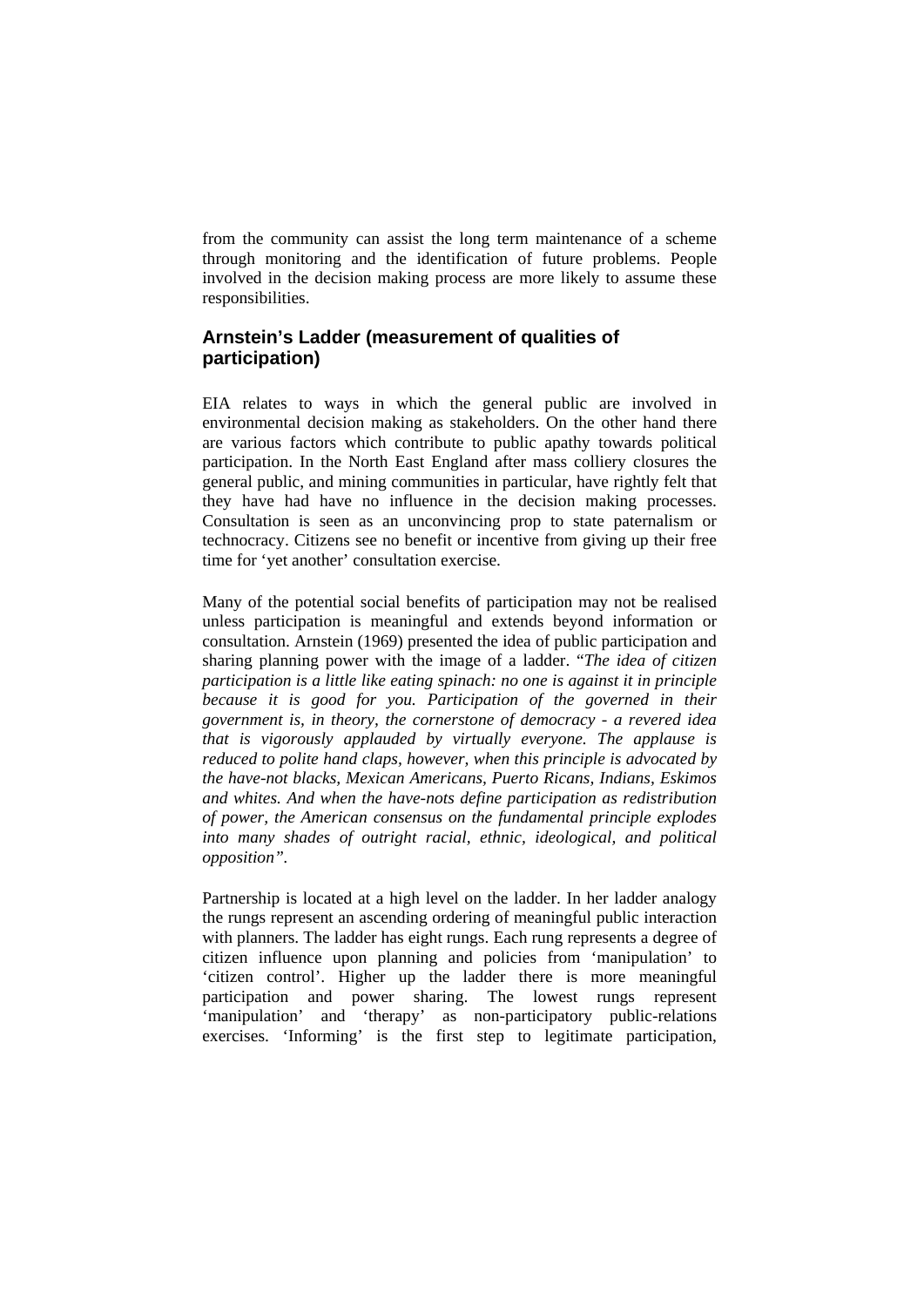nevertheless remaining tokenistic as the flow of information is one way. 'Consulting' and 'placating' are the next rungs, planning authorities attempt to fulfil their participation responsibilities while still maintaining the dominant power structure. The top rungs represent the means by which participants are able to establish a partnership and have the power to share decision-making responsibilities and finally to influence and control outcomes. The sixth highest of the eight rungs is 'Partnership', through which power is distributed, through negotiation, between citizens and power holders – and planning and decision-making responsibilities are shared e.g. through joint committees. The two highest rungs are 'delegated power' and finally 'citizen control'. The dynamics of environmental decision making have over recent decades developed from a cost-centred, science-based, approach to risk based decisions. More recently developments in the environmental decision making arena, have aimed towards increasing social inclusion and sustainable environmental decisions through the community dimension (Pollard *et al.,* 2004). However in practice constraints on time and resources, and development led-decisions, increase pressure to reach decisions quickly with little consideration of social impact and public involvement.

Currently the typical environmental decision making process related to contaminated land within the UK will follow the following steps: identification of issues; raise issues onto an agenda; desk study; site assessment (physical/visible characteristics ascertained from visits); sampling strategy; chemical analysis; risk assessment (current regulations recommend risk assessment which is related to end use of site: alternative end use will require different risk assessment); remediation; monitoring; maintenance (Petts *et al*., 1997). The first step in a typical environmental decision making process involves the identification of an issue and getting the issue onto the political agenda or bringing it to the public and competent authority's attention. Environmental issues usually come to public attention though proposal for development or change of use, or due to perceived risk or concern about the current state of the environment. The environmental issues that will be privileged tend to be those involving land use change or development associated with economic value, and are placed on the agenda during the planning procedure. Levels and timing of public consultation and participation may vary considerably between different developers (or private consultants) despite recommended practice advocating early participation with all interested parties. When environmental issues, risks or concerns are perceived by members of the public the procedure for getting the issue onto the agenda is far less clear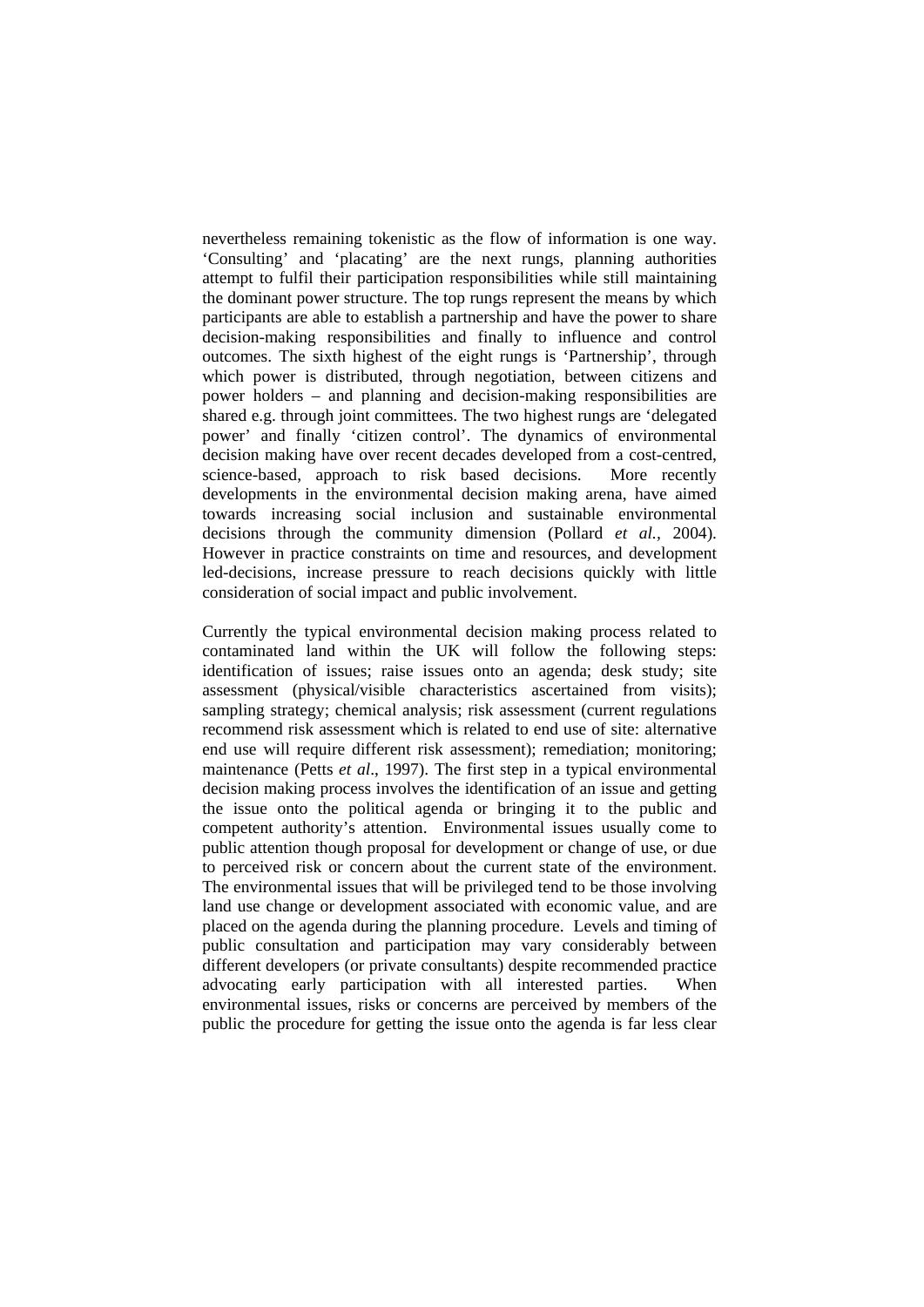and relies on key individuals devoting their free time, energy and commitment.

The desk study is a system of collating all information relevant to site history, previous use, ecology, previous research and knowledge and as such is an obvious candidate for considering local community involvement. As well as gathering information this provides an early opportunity to inform local residents of any site relevant plans, proposed development or problems, ensuring that the decision making process is transparent and open, and allowing an opportunity and time for public deliberation and input before any plans are implemented. Lack of access to information and control of technical input (admissible data deemed as admissible and its interpretation) can disenfranchise communities, who are then left to depend on either 'volunteer experts' or emotional arguments against scientific understanding. In identifying the need to promote public interest, awareness and education, technical language or scientific jargon can create barriers to understanding. This fact is recognised by a number of scientific research councils including Natural Environmental Research Council and Engineering and Physical Sciences Research Council (Pearson 2001).

The importance of gathering all information possible on the site is due to the judgemental nature of most sampling strategies and chemical analysis, and again knowledge of site history and previous use is a vital consideration in any judgemental site investigation. The risk assessment procedure promoted by regulatory agencies is a site specific method which depends on site end use. Although experts are also often unwilling to admit uncertainties in the public domain (Petts 1997) scientific prediction of the complex interactions in natural uncontrolled systems is particularly problematic, and the risk assessment approach may be improved by use of local knowledge relating to the local environment, social use, pathways and receptors.

The decision making process should consider information from all sources such as site assessment, risk assessment EIA data, remedial alternatives, development plans and opinions of local residents or those most affected, the placing of technical knowledge in the hands of the public allows opinions to develop/change as the situation is better understood, and can in some cases empower communities to contribute to the selection or implementation of remedial solutions to challenging local environmental problems (Kemp and Griffiths 1999, Younger 2002). Assuming meaningful participation is practised, additional problems may be raised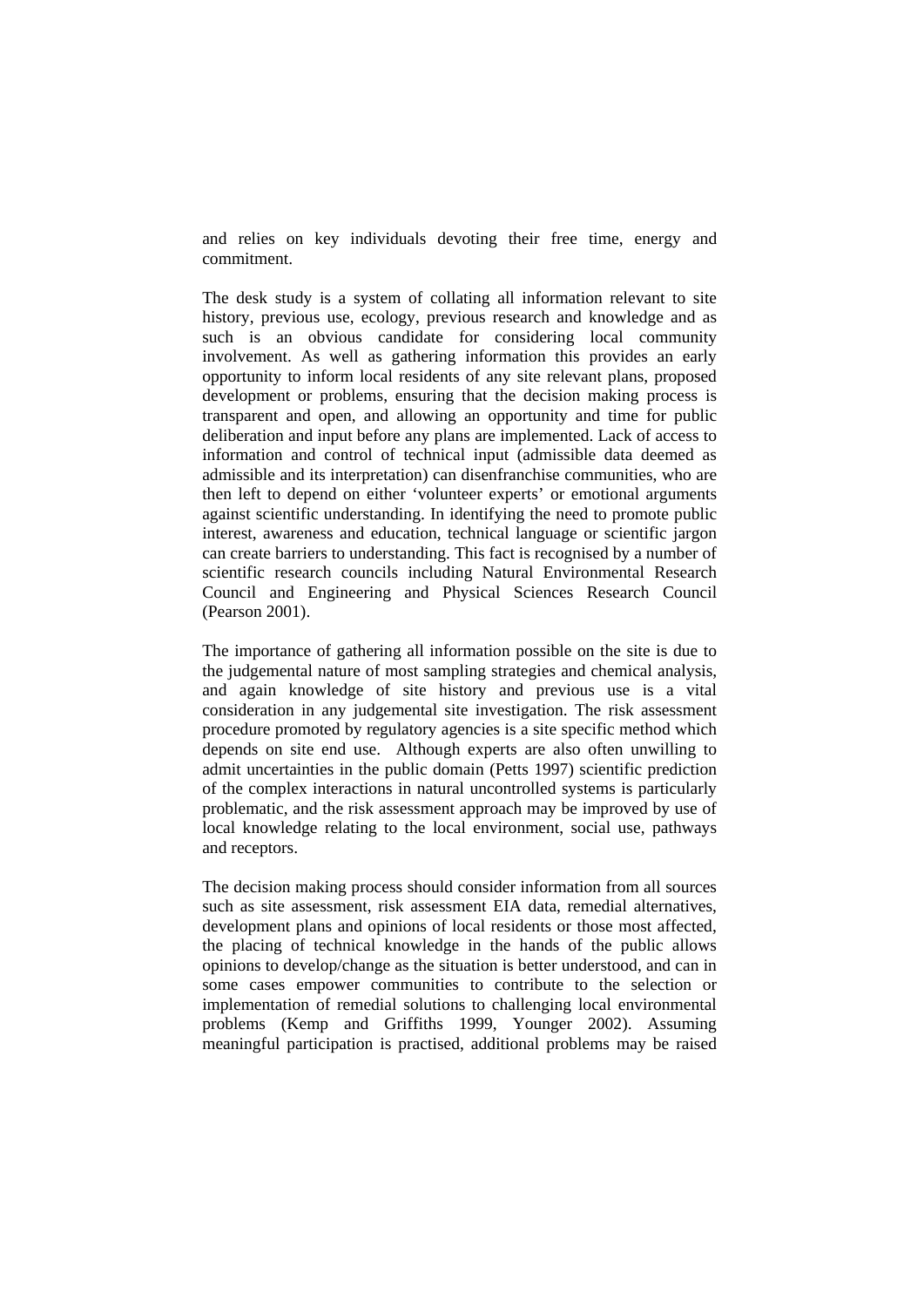when considering which values should be prioritised or selected and the trade offs which may result in winners and losers.

## **Conclusion**

Environmental decisions should balance social, human and natural capital with financial gain. When all of the information required to enable a professional and publicly acceptable environmental decision in the framework of sustainable development is considered, there is a clear case for involving local residents' participation. Involving the public in mine water remediation projects can provide new ways in which people engage with heritage issues, and renews democratic citizen engagement in public spaces. EIA must take into consideration the impacts of environmental actions on resident communities, in terms of health and well being. Active social inclusion engaging with principles of citizenship and the promotion of social learning and understanding is a means of promoting sustainable development, engaging with principles of citizenship and environmental justice. Community participation in particular can in some cases contribute to community building and increase community spirit

When considering more practical matters, the contribution of local people often begins with the identification of a specific problem: resident communities identify problems which are overlooked by statutory authorities. Where the landscape spoiled by industry has no legislative guardianship local people becoming involved is often the first step towards the consideration of remediation projects. Local community engagement is often therefore the only reason for the development of a remediation project. Local communities can assist the implementation of remediation schemes by sourcing materials, assisting with volunteers, and increasing the possibility of accessing project funding from sources which support community participation schemes. Local participation during monitoring helps to identify future problems. Local resident communities can be seen as both the reason for engagement with remediation projects on spoil heaps, and the means to their successful implementation.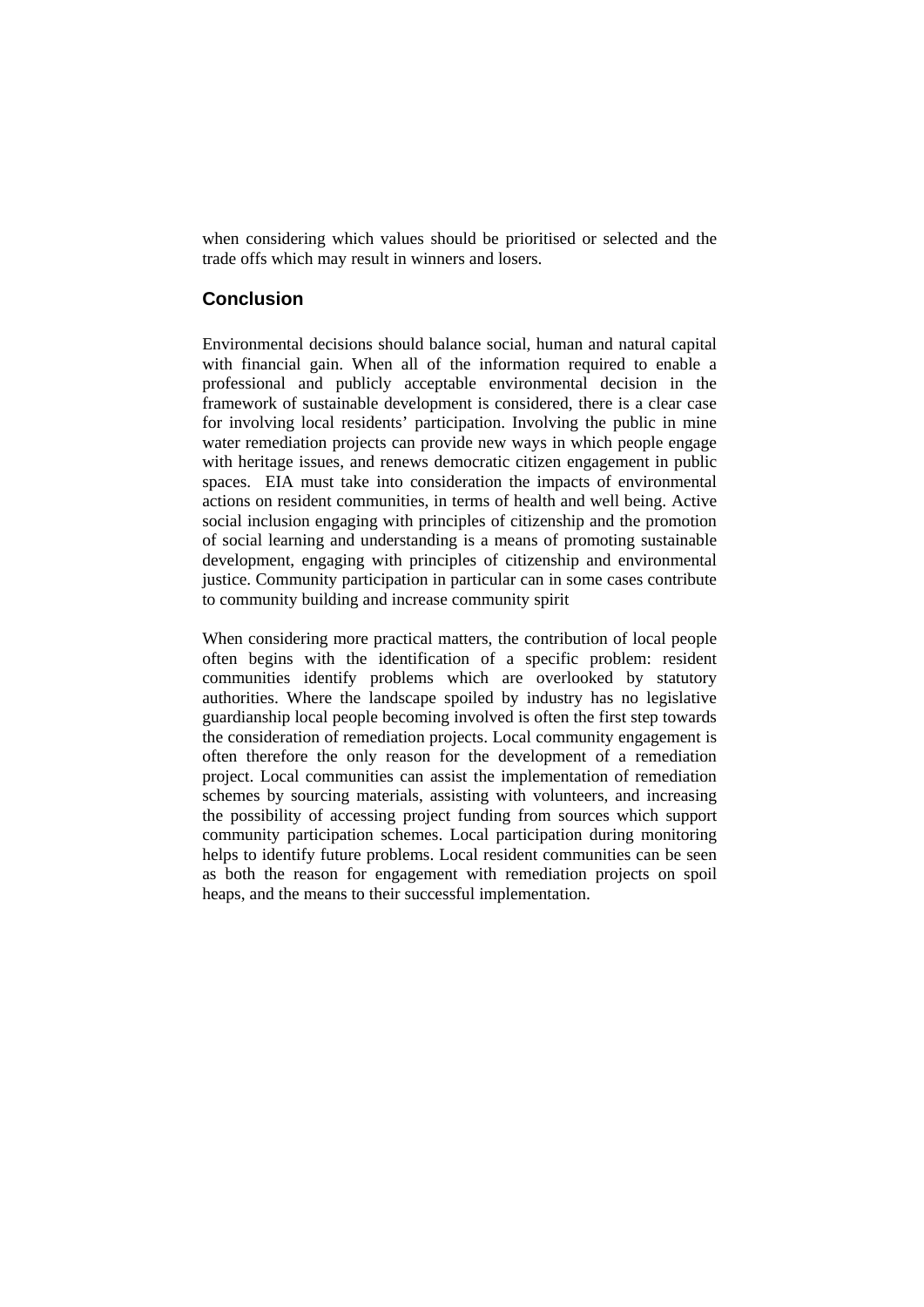#### **References**

Arnstein, S., (1971) 'A ladder' of citizen participation in the USA. Journal of Royal Town Planning Institute **57**. p176-182

Bloomfield,D., Collins,K., Fry,C., Munton,R., (2000) "Deliberation and inclusion: vehicles for increasing public trust in UK public governance?" Environment and planning C: Gov. and Policy **19.** p501-513

Brundtland, G. H. 1987. Our common future. 'The Brundtland Report' World Commission on Environment and Development. Oxford, New York. Oxford University Press

Corburn,J., (2003) "Bringing Local Knowledge into Environmental Decision Making: Improving Urban planning for Communities at Risk" Journal of Planning Education and Research **22**. p120-133

Habermas (1989) "The Structural Transformation of the Public Sphere" Polity Press

Kemp,P., Griffiths,J., (1999) Quaking Houses: Art, Science and the community a collaborative approach to water pollution. Jon Carpenter. Charlbury. England

Lafferty, W. M. and Eckerberg, K (1998) The Nature and Purpose of Local Agenda 21. In Lafferty and Eckberg eds. From the Earth Summit to Local agenda 21. London. Earthscan

MMSD (2002) Breaking New Ground: Minerals, Mining and Sustainable Development

Niemeyer, S., Spash, C.L., (2001) Environmental valuation analysis, public deliberation and their pragmatic syntheses: a critical appraisal. Environment and Planning C: Government and Policy (19) p567-585

ODPM Creating sustainable communities At url: http://www.odpm.gov.uk/stellent/groups/odpm\_communities/documents/p age/odpm\_comm\_022206-04.hcsp